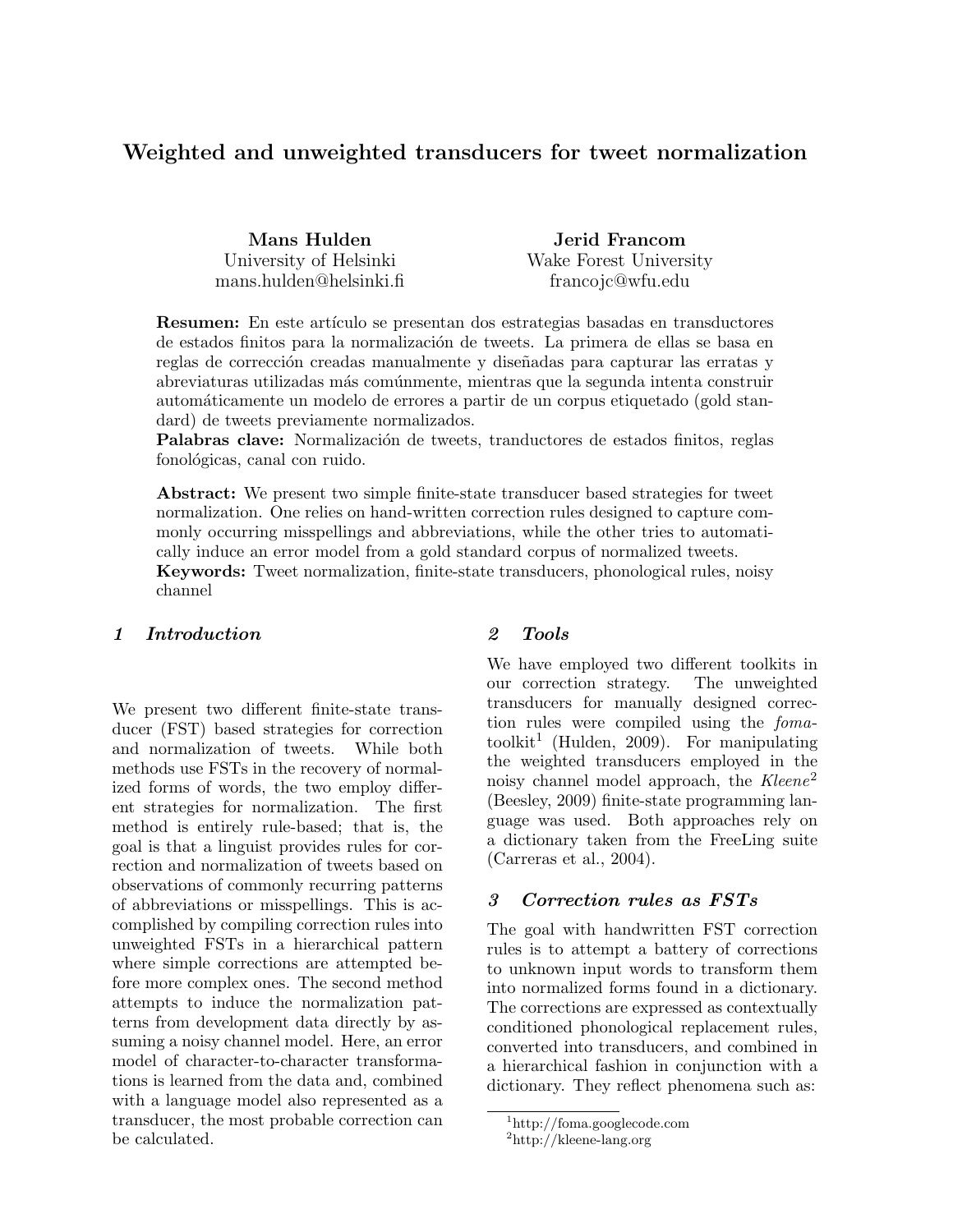- diacritic restoration ( $a \rightarrow \acute{a}$ , ny  $\rightarrow \tilde{n}$ , ...)
- commonly occurring spelling errors ( $v \rightarrow$ b,  $d \rightarrow \emptyset, \ldots$
- repetition removal  $(aaa... \rightarrow a)$
- common abbreviations/errors (ke  $\rightarrow$ qué/que, tqm/tkm  $\rightarrow$  te\_quiero\_mucho)

The correction rules themselves range from the very specific to highly generic. For example, a simple rule to attempt to restore missing d-characters in past participles looks in the foma notation as follows:

define RULEPart [..] (->) d || [a|i] \_ o (s) .#. ;

reflecting the idea that d-characters are to be inserted when preceded by a or i, and followed by o, and optionally s at the end of a word.

At the same time, a very specific rule that only addresses the high-frequency word-form Twitter and its various misspellings and alternative forms appears as

```
define RuleTW1 [[t|T]+ [w|u]+ Vow+ t+ Vow+/h (r)]:
               {Twitter};
```
in effect accepting such forms as Tuiter, tuiitah, twittr, etc., and mapping all these to Twitter.

In total, about 20 rules were designed. Some rules count as single rules in the combination hierarchy: for example, diacritic restoration rules ( $a \rightarrow \acute{a}$ ,  $e \rightarrow \acute{e}$ , etc.) are considered a single rule for the purposes of combination.

The rules themselves could be contextually conditioned outside the current word as well. This may be useful for performing corrections based on syntactic context. However, for the experiments conducted here, all rules refer only to contexts within the same word.

The rules in question are combined in a hierarchical order using a type of if-then-else logic. That is, we can, for example, first apply corrections to (1) known abbreviations. If that fails to produce a legitimate word in the dictionary, we (2) apply diacritic restoration. If that fails, we apply some common error pattern (3). Should that fail, apply both (2) and (3), etc. etc. This type of a hierarchical replacement strategy can be implemented through standard regular expression operators available in conjunction with a dictionary encoded as an automaton (Beesley and Karttunen, 2003).

## 4 Noisy channel FST modeling

The fundamental idea behind noisy channel modeling is to choose a w to maximize the probability  $P(w|s)$ , where s is the "scrambled" word and w the normalized, intended form. This quantity is proportional to  $P(s|w)P(w)$ , where the first factor is called the error model—the probability that a word w was perturbed to yield  $s$ —and the second factor the language model, the probability that w occurs.

Weighted FSTs provide a convenient calculus for addressing the above task, assuming we can encode the probabilities of words  $P(w)$  and perturbations  $P(s|w)$  as probabilistic or weighted transducers somehow. When the error model (EM), the language model (LM), and a scrambled input word s are available to us as weighted transducers, we may calculate the composition

$$
W = s \circ EM \circ LM \tag{1}
$$

and subsequently find the least-cost string in the output projection of  $W$ . Here, the transducer s is simply an acceptor that repeats the to-be-corrected input word with probability 1 (or cost 0, as we are operating with negative log probabilities, or weights). Since transducer composition, projection, and least-cost paths are easily calculated, what remains to be done is to construct the transducers that assign a cost (probability) to character perturbations (EM) and words (LM).

#### 4.1 Inducing an error model

To assign probabilities to perturbations, we first align the individual characters of wordpairs in the development corpus using a Chinese Restaurant Process (CRP) (Ferguson, 1973) aligner. This is very similar to aligning the word-pairs by minimum edit distance (MED). After the alignment is performed, we work under the assumption that the character-to-character correspondences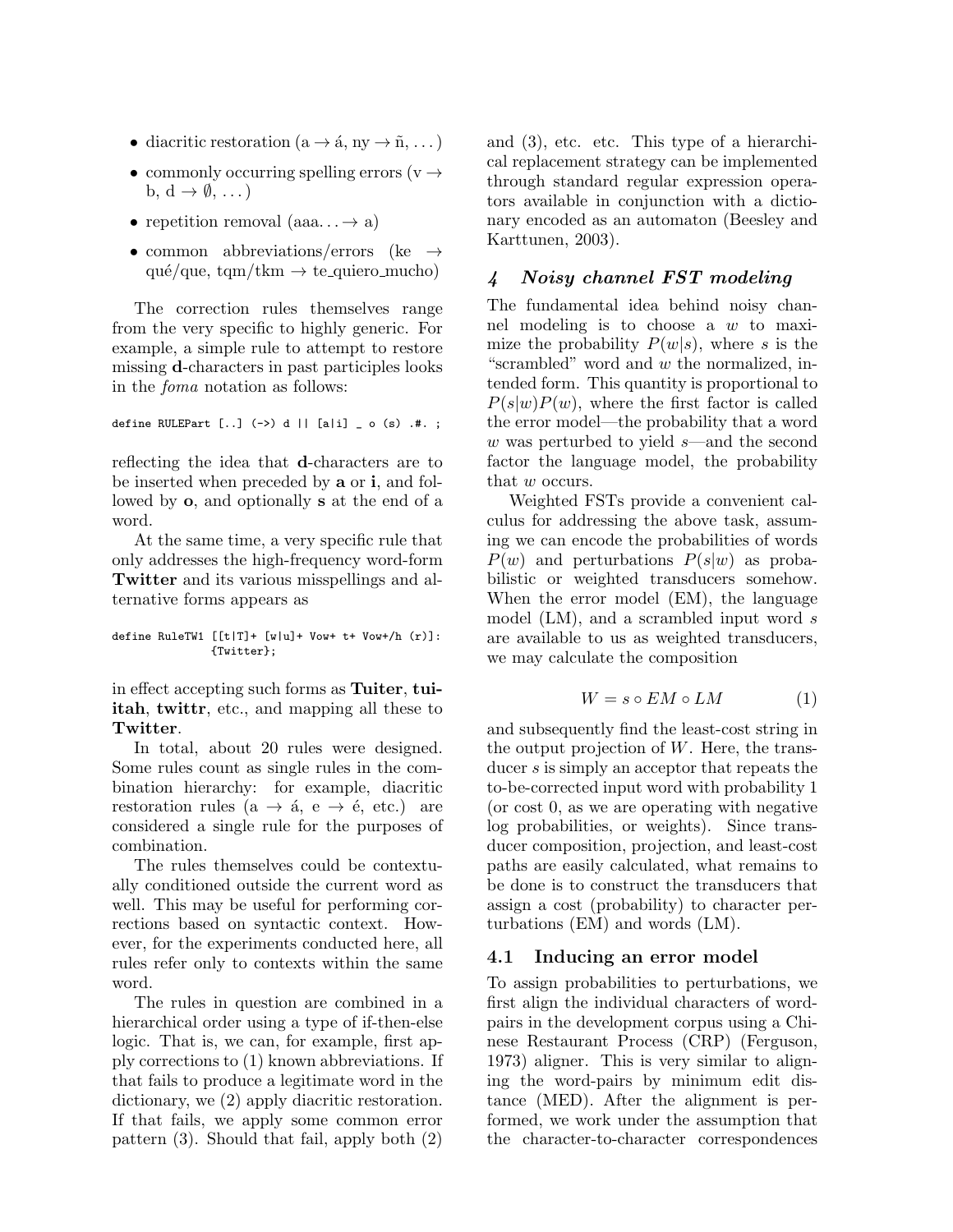are all independent—that is, not conditioned upon other transformations in the same word or elsewhere—and estimate the probability of each input symbol  $x$  being transformed to  $y$ as:

$$
p(x \to y) = \frac{c(x : y) + \alpha}{N + |\Gamma| \alpha} \tag{2}
$$

using the smoothing parameter  $\alpha$  (set to 0.1) to avoid zero counts, N being the number of observed character pairs, and Γ our alphabet of possible symbol pairs. Note that zeroes, representing deletions and insertions are also possible.

For example, our aligner outputs alignments such as:

pasa\_o t\_\_o pasado todo Tambien Adioos Tambi´en Adi´o\_s

From this, we may calculate probabilities of inserting an  $\sigma$  ( $\pm$ : $\circ$ ), inserting a d,  $($ :d), repeating a p  $(p:p)$ , etc., and construct a transducer representing the error model (EM) that performs such perturbations with the intended probabilities. Note that while we assume a context-independent probability for changes, there is no principled reason why complex contexts could not be accommodated as well.<sup>3</sup>

## 4.2 Calculating corrections

For the language model, LM, we have chosen to rely mainly on simple unigram frequencies for words in the FreeLing lexicon, where frequencies were collected from a Wikipedia dump. Such a model is particularly simple to produce a transducer from, but again, there is no principled reason why more complex models could not be used.

Assuming the existence of transducers labeled \$word, representing the current word to be corrected, an error model \$EM, and a language model \$LM, as described above, the correction can be described as a function in the Kleene programming language as follows:

```
$^correct($word) {
  return $^shortestPath(
    $^lowerside($word _o_ $EM _o_ $LM)
  );
}
```
This reflects exactly the calculation given in (1) and the entire function is equivalent to finding argmax  $P(s|w) P(w)$  in the noisy channel model presented above. That is, we compose the input word with the error model and language model, extract the output projection and find the least-cost (most probable) path.

When this strategy is employed, we also need to establish a cutoff probability to choose when to simply accept a word as is. Obviously, the error model allows for any word to change into any other word, albeit at a low probability, and we do not want to allow extreme changes to produce a word in the dictionary, but rather accept the unknown word without change.

Apart from calculating corrections based on a language model and error model, we can also incorporate previously "known" corrections collected from a gold-standard set of corrected words, if such a resource is available. If we assume access to a set of already known word-word pairs that represent corrected input words, we can build another transducer that directly maps such cases to their correct form at a low cost. This can be helpful because, for example, abbreviations such as  $tqm \rightarrow te\_{quiero\_{much}}$  would likely produce a high cost using the characterto-character based noisy channel corrector because of the large number of character changes required to produce the target form. However, this can be addressed by building a transducer EX that models such previously known word-word pairs and assigns these corrections a low cost, and the entire calculation can be performed as:

$$
W = s \circ ((EM \circ LM) \cup EX) \tag{3}
$$

This would then model both a lookup from a "known" list of cheap corrections as well as the noisy-channel error-model and language model corrections.

 ${}^{3}$ For example, inserting a **d** to yield a past participle, as in pasao→pasado should reasonably be more likely than inserting a d in other contexts.